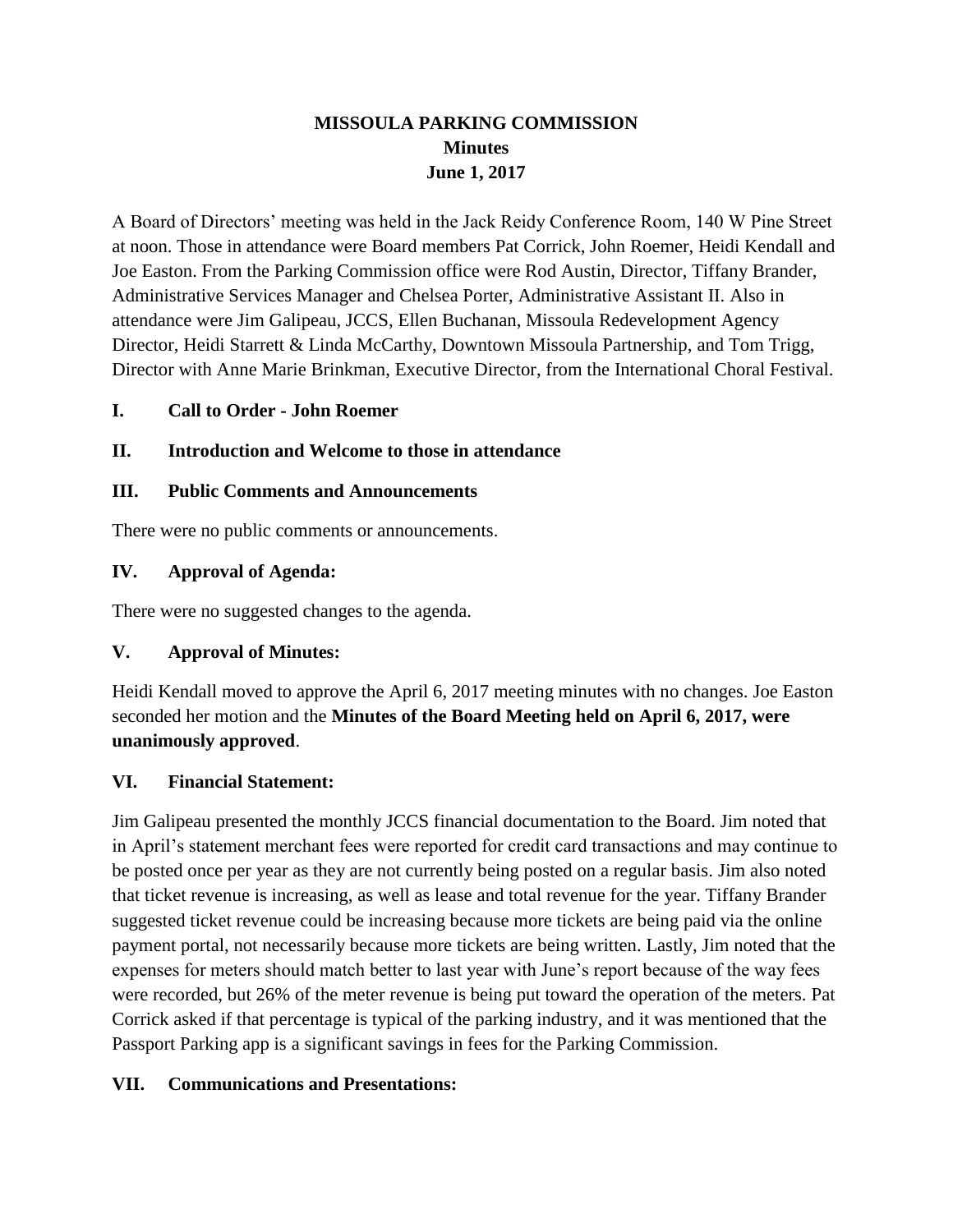1. Heidi Starrett & Linda McCarthy, Out to Lunch Committee– Request for 2017 Out to Lunch Trolley funding in the amount of \$1,500.00.

Heidi Starret presented information about Out to Lunch, including that it is now in its 32<sup>nd</sup> season and that the complimentary trolley has become a favorite mode of transportation for people attending. This year the Missoula Downtown Partnership is hoping to expand the route from the Lewis & Clark transfer center to Dornblaser Field, and then continue up Higgins Ave to stop at Caras Park and then on to the X's at the end of Higgins. The total cost to the Missoula Downtown Partnership for the trolley is \$2,650 and they are asking the Missoula Parking Commission to contribute \$1,500, the same contribution as the last two years. The trolley is also being sponsored in part by Blackfoot Telecommunications and Missoula In Motion as it ties in with efforts for alternative transportation.

Pat Corrick asked for clarification as to why service to the X's would be necessary, and it was explained by both Heidi and Linda McCarthy that the goal of the trolley is to extend and improve service to the people who ride it each year. Pat also asked for clarification of the funds, after receiving \$1,000 from Blackfoot Telecommunications and Missoula in Motion and \$1,500 from the Parking Commission, there would still be a \$150 gap in the total cost. Heidi explained the Downtown Partnership covers that gap, and that the cost of \$2,650 is only half of the service with Mountain Line covers the other half of the service. Heidi also reported that Mountain Line will be making a greater effort to track ridership this year but it is hard to determine which riders are riding specifically for Out to Lunch as all busses are Zero Fare.

John Roemer asked for any objections from board members since the money has already been approved for the trolley in the FY18 budget. No objections were brought up, and Rod Austin commented that the Out to Lunch season is a very busy time downtown and does have a significant impact on parking on days it is held.

2. Tom Trigg & Anne Marie Brinkman, International Choral Festival – Request for three-year grant in the amount of \$9,000.00 to begin in 2017 (\$3,000/year) for the July 17-20, 2019 International Choral Festival.

Anne Marie thanked Board Members and all present, and Rod and Heidi for meeting with them earlier. Anne Marie informed the Board that the International Choral Festival will be taking place in Missoula in July of 2017 and will be a four to five day event with choirs from around the world performing approximately, 20-30 concerts during the festival beginning with a Wednesday Out to Lunch Event and continuing through the weekend. The visiting choirs are housed throughout the community and thousands of people come from all over to attend with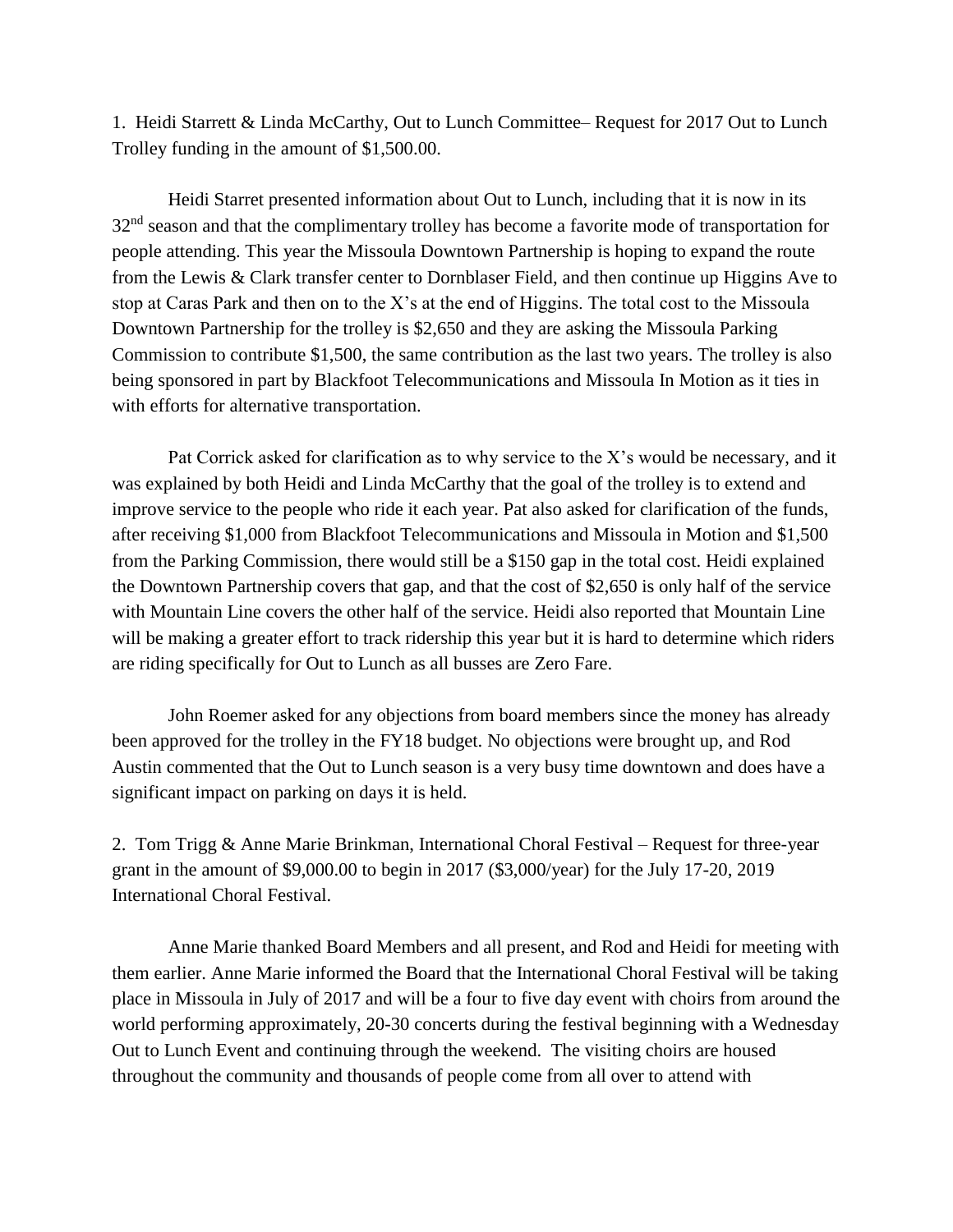approximately 23% of audience being from out of town.

Anne Marie indicated that the event has a positive financial impact on the Downtown economy with 372 choir member's spending money on gas, food, and souvenirs in addition to approximately \$260,000 from hotels and restaurants from participants. Anne Marie indicated that the total cost of the Festival is approximately \$300,000 over the course of three years. The Choral Festival is requesting that MPC's contribution be listed as a Thursday choir crawl sponsor and could be announced at all concerts as a partner.

Joe Easton asked to what level MPC participated in for the 2016 Choral Festival. Tiffany Brander, indicated that while there was no financial contribution in 2016 the Parking Commission is often approached for downtown events to help with free parking for volunteers, handouts, etc. so while there isn't a monetary amount attached MPC does provide assistance in many ways for various events. Joe questioned where, if at all, it is slotted into the budget. Rod indicated that it is not currently in the budget, and he has some reservations, but wanted it to come before the Board to discuss impact. Joe, thinks we should consider events like this but does have reservations about the dollar amount and the ongoing future commitment. He stated that he would like to be able to review the budget for FY18 and FY19 along with a review of MPC's current cash commitments and how the event fits into MPC's mission. Rod agreed that we should keep an eye on our budget even though the dollar amount is not something that is of major concern but with other things that may arise the commitment could be a concern.

Joe indicated that he would like more information on how the event would directly correlate to parking and our responsibilities. John Roemer indicated that he would like to look into the proposal and discuss further. Heidi Kendall indicated that she is unclear of our criteria for requests and wondered if we could adapt a policy for it, and wants to know what is allocated for grants, etc. Rod indicated that he would like to see the Board set a contribution policy so people know what to bring to Board meetings when asking for financial support. John Roemer stated that the Board needs more information before being able to make a decision, and **directed staff to add the International Choral Festival Financial Request to an action item at the next meeting**.

### **VIII. Director's Report:**

Rod Austin began his report with an update that the Missoula Park Place Condominium Association will have its annual meeting on June 6, 2017 and Director's insurance will be a topic of conversation. Rod also indicated that his time at IPI was well spent investigating quick stop options, LPR, and gating equipment in addition to attending a variety of training classes. Joe Easton **requested Rod include a recap on the progress of the goals set at the October, 2016**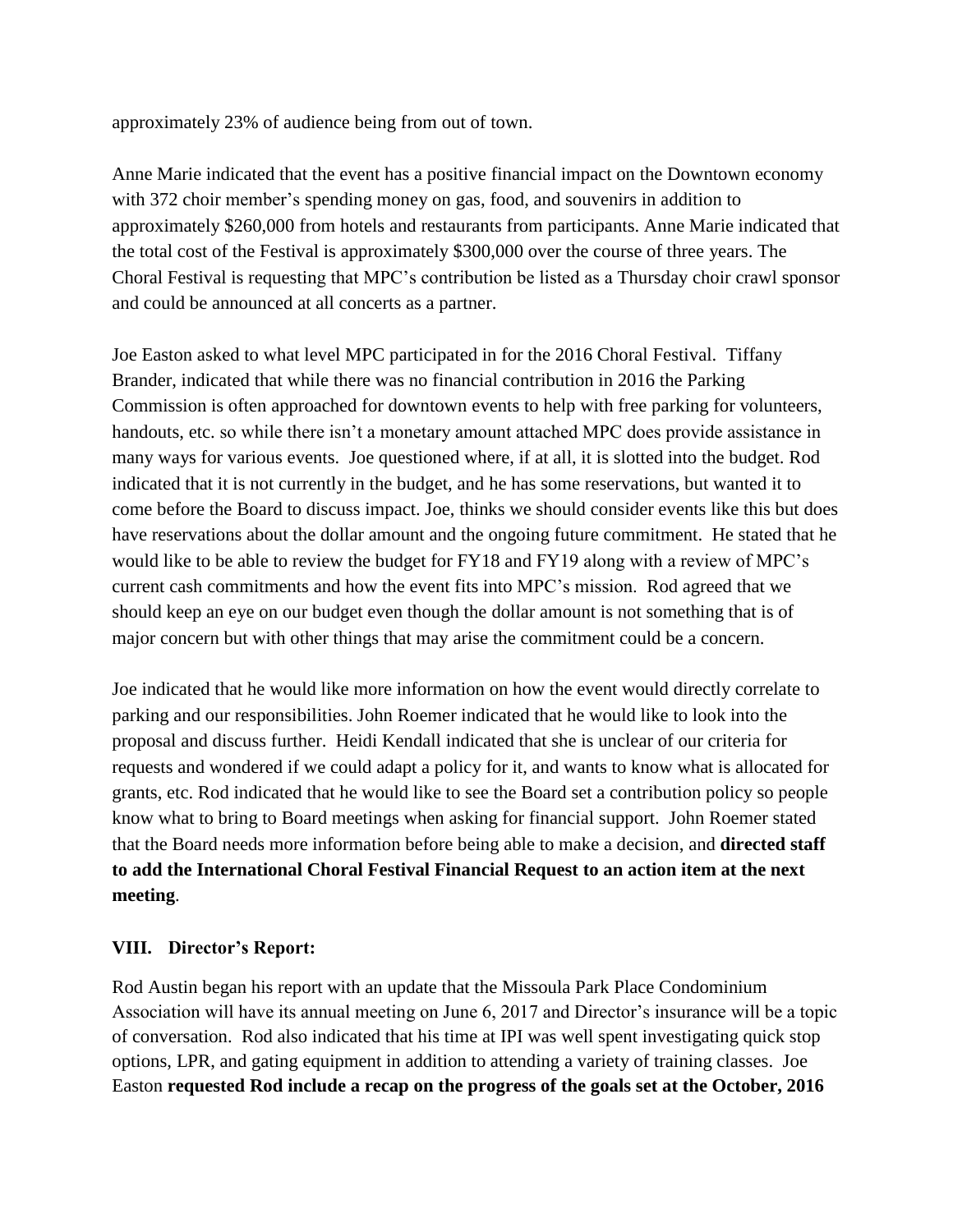## **Strategic Planning Session in his next Director's report.**

## **IX. Action Items:**

1. Review and vote on proposed right of way policy

The updated right-of-way policy was presented to the Board. After a discussion regarding the possible effects the policy may have on Downtown development, Joe Easton **moved to amend to policy by changing the language "MPC will work with parkers…" right after "specific need" to add "and projected fees"** with the goal to give discretion and flexibility to MPC to review size, frequency and dollar amount for projects. He further stated that, "MPC needs to be economic development agency". Pat Corrick seconded the motion, and further **moved to amend by striking out of the policy the second, third and fourth sentences in the first paragraph**, so as to remove any vagueness in policy. **Joe Easton seconded the amendment and called for the question. The Board voted on the amendments and all were in favor. Joe Easton moved to approve the amended motion and policy, Heidi Kendall seconded the motion and the motion was unanimously approved.**

2. Review and vote on proposed update to lease policy

The updated lease policy was presented to the Board. After brief discussion, Joe Easton **moved that the strikethrough and amendments as shown be incorporated into the policy to be finalized and distributed, Heidi Kendall seconded the motion and the motion was unanimously approved.**

### **X. Non-Action Items:**

- A. New Business: n/a
- B. Old Business:

1. Update on discussion with Finance Department – Audit & Merchant Services fees – Rod briefly informed the Board that a meeting with members of City Finance was held on May  $4<sup>th</sup>$  and he felt that the meeting was productive with the possibility of obtaining merchant fees on a monthly or quarterly basis. He also stated that he is considering the possibility of MPC acquiring their own merchant services.

2. Update on Kimley Horn gate arm contract - Rod provided a brief update to the Board to inform them that the Parking Consultant will be arriving on June  $13<sup>th</sup>$ with a draft RFP to review and finalize so the RFP can be issued very soon.